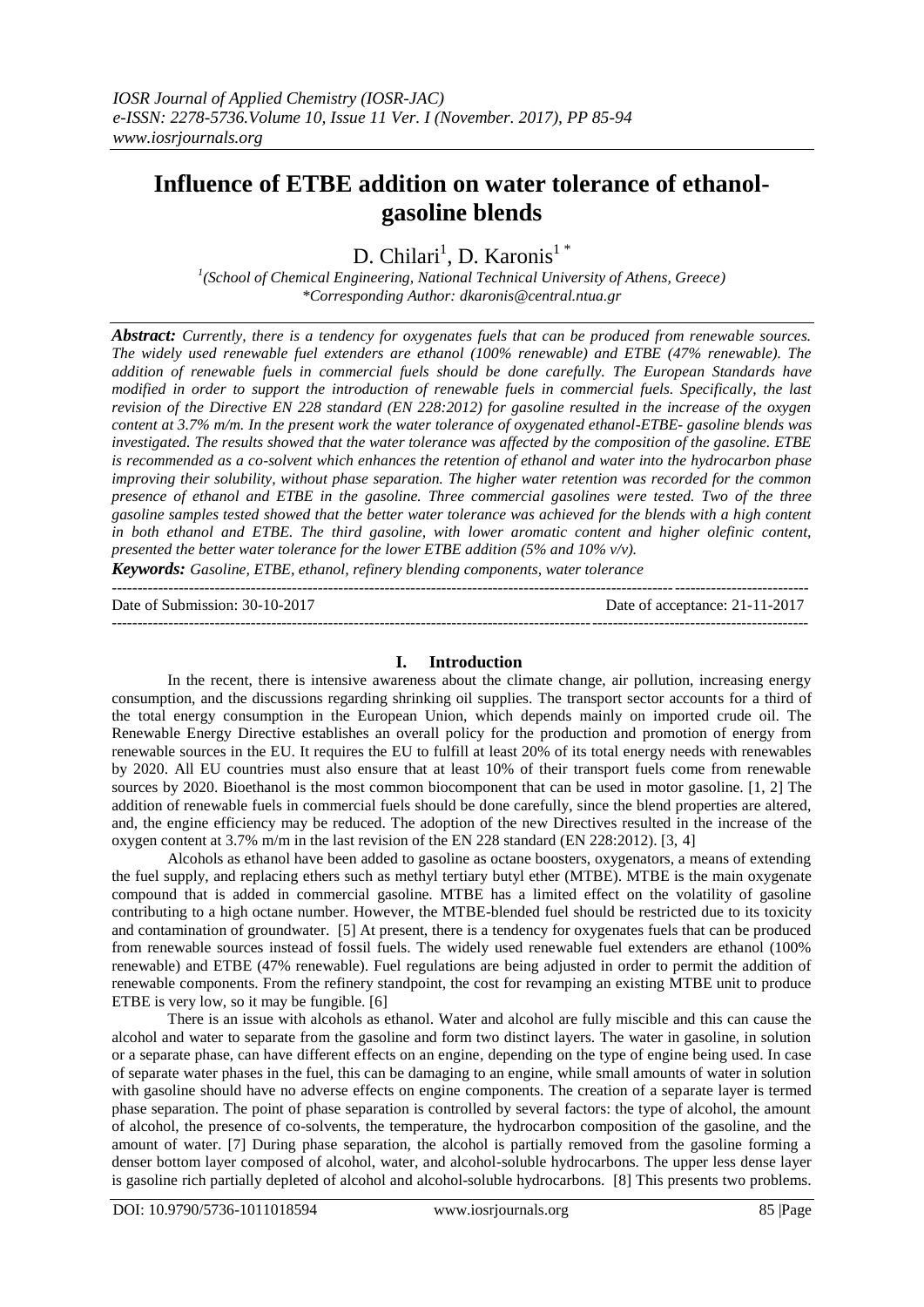The first is the possibility that the bottom layer can be stirred up and pumped into a vehicle and stall the engine. The second is that the upper layer will be reduced in octane value and may no longer meet specifications. [7]

Moreover, the addition of ethanol to gasoline affects the crucial physical-chemical properties of gasoline: volatility (as expressed by vapor pressure and distillation properties), octane number, water solubility, compatibility with construction materials, heating value. The vapor pressure of ethanol-gasoline blends is increased by ethanol addition (up to 10% v/v), altering gasoline performance characteristics and gasoline storage behavior. The distillation characteristics may also be altered by the formation of minimum boiling azeotropes between ethanol and hydrocarbons of gasoline. [9] On the other side, a higher ethanol addition  $(>10\%$  v/v) forces the hydrogen bonds between ethanol molecules, resulting in a decrease of volatility. [10] Also, oxygenates have lower heating values than hydrocarbons on both unit-mass and unit-volume bases. The addition of oxygenates as ethanol to conventional gasoline decreases the heating value. The amount of this decrease depends on the amount and the identities of the oxygenated components used. [11] On the other side, the use of ETBE is beneficial since inhibits the elevation of gasoline volatility caused by ethanol addition. ETBE acts as a stabilizer enhancing the addition of lighter costless products as butane in gasoline composition. [10, 12] Also, the use of azeotropic mixture ethanol/ETBE is suggested in published works since it is environmentally attractive reducing the carbon dioxide emissions by the important replacement of gasoline. [13] Another advantage of ethanol and ETBE utilization is that the octane rating of gasoline is significantly increased with the addition of oxygenated compounds. [14]

The water tolerance in fuel blends is defined as the volume percentage of water that a blend can retain in solution, "tolerate" at a given temperature without phase separation. It is measured by adding water in small quantities by means of a burette to gasoline ethanol blends of known composition. Not all types of gasoline have the same tendency to retain water. The polar character of the ethanol due to the presence of the hydroxyl group is the main reason for the high affinity of ethanol with water. [11] Ethanol significantly improves the solubility of water in hydrocarbon fuel something which is useful and desirable due to the prevention of fuel system freezing. As referred in published works, when phase separation occurs somewhere between 30 to 70 percent of the ethanol will drop to the bottom of the tank with the water by changing ethanol concentration as the two layers come to an equilibrium. [15]

The composition of the gasoline is an important parameter that affects the water solubility and the separation of water from the gasoline. The composition of gasoline is a significant parameter since the aromatic hydrocarbons are characterized as the more polar hydrocarbons due to the presence of  $\pi$  bonds in the molecule. This more polar character has been found to increase the amount of water that can remain in a stable hydrocarbon – ethanol blend without phase separation. [8, 16, 17] Thus, according to the bibliography, the phase separation consists of an upper gasoline-rich phase mainly contains paraffinic hydrocarbons and a lower dilute aqueous ethanol-rich phase that contains some aromatic hydrocarbons that are soluble in ethanol.

The use of oxygenated gasoline demands the investigation of the use of some oxygen containing compounds as co-solvents to improve the phase stability of gasoline-ethanol blends (reduction of phase separation temperature). The main function of co-solvent is to enhance the overall polarity of fuel so that ethanol and water are drawn into the system. Once ethanol and water are in the system, then the stabilizing additive solubilizes these compounds. As highlighted in published works, ETBE as a co-solvent could benefit oxygenated gasolines since it can be blended into gasoline with the aim of improving the solubility of water in gasoline-ethanol blend, lowering the phase separation temperature, lowering the amount of ethanol which can overcome into the water phase, reducing the increase of vapor pressure behavior of gasoline due to the adverse influence of ethanol addition. [18] The phase separation results in significant gasoline quality degradation, since part of oxygen content is disappeared, octane value is reduced and volatility is changed causing problems at regular consumers.

The work of de Menezes E.W. et al [13] was the motive for the present investigation. The aim of the present work was to investigate the water tolerance of oxygenated ethanol-ETBE- gasoline blends. At first, ethanol was added in refinery fractions to determine their water tolerance. Consequently, these refinery fractions were suitably combined so as to simulate the composition of commercial gasoline. Ethanol was added into before-mentioned gasolines and the water saturation of oxygenated blends was examined. Then, ETBE was added as a co-solvent and the influence of ETBE addition on the water saturation of ethanol – gasoline blends was examined thoroughly. The results showed that the "in common" addition of ethanol and ETBE (up to 20% v/v) increased the water tolerance for the all gasoline compositions.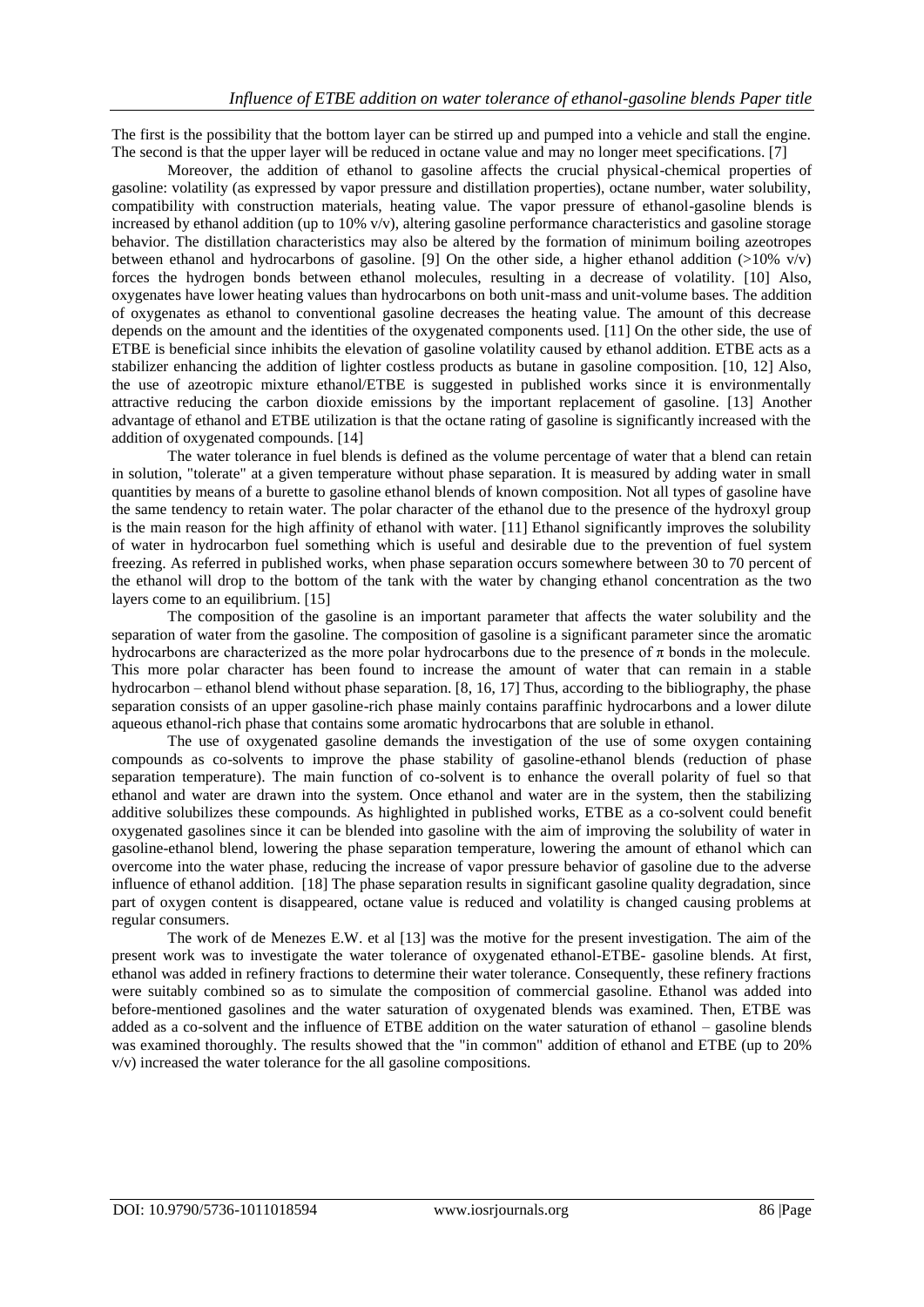## **II. Materials And Methods**

Three refinery fractions were supplied by Aspropirgos Refinery of Hellenic Petroleum SA. The refinery components examined, were:

Reformate: This component is the product of heavy naphtha catalytic reforming. Refomate contains mainly C7 to C10 hydrocarbons, has high content of aromatic hydrocarbons and has excellent octane rating characteristics with high RON and MON values and low volatility.

Isomerate: This component is produced from the conversion of normal paraffins contained in light naphtha to isoparaffin, containing mainly C5 and C6 isoparaffins. Isomerate is a component with low octane numbers and high volatility.

| Property                  | Units                          | Reformate | Isomerate | <b>FCC</b> | Method              |  |  |  |  |
|---------------------------|--------------------------------|-----------|-----------|------------|---------------------|--|--|--|--|
| Density at 15 °C          | $\frac{\text{kg}}{\text{m}^3}$ | 827.9     | 651.5     | 744.0      | <b>EN ISO 12185</b> |  |  |  |  |
| Vapor Pressure at 37.8 °C | kPa                            | 35.8      | 92.6      | 24.9       | EN ISO 13016-1      |  |  |  |  |
| <b>RON</b>                |                                | 102.2     | 85.3      | 92.6       | <b>EN ISO 5164</b>  |  |  |  |  |
| <b>MON</b>                |                                | 91.7      | 82.6      | 82.2       | <b>EN ISO 5163</b>  |  |  |  |  |
| Aromatics                 | % v/v                          | 76.95     | 0.32      | 21.09      | <b>EN ISO 22854</b> |  |  |  |  |
| Benzene                   | $\%$ v/v                       | 0.73      | 0.13      | 0.77       | <b>EN ISO 22854</b> |  |  |  |  |
| Olefins                   | $\%$ v/v                       |           |           | 25.43      | <b>EN ISO 22854</b> |  |  |  |  |
| n Parafins                | $\%$ v/v                       | 3.93      | 8.02      | 15.49      | <b>EN ISO 22854</b> |  |  |  |  |
| iso Parafins              | $\%$ v/v                       | 17.22     | 82.38     | 23.23      | <b>EN ISO 22854</b> |  |  |  |  |
| Naphthenes                | % v/v                          | 0.68      | 9.28      | 14.70      | EN ISO 22854        |  |  |  |  |
| Distillation              |                                |           |           |            |                     |  |  |  |  |
| <b>IBP</b>                | $\rm ^{\circ}C$                | 43.2      | 33.8      | 68.0       | <b>EN ISO 3405</b>  |  |  |  |  |
| 10%                       | $\rm ^{\circ}C$                | 84.8      | 42.0      | 74.2       | <b>EN ISO 3405</b>  |  |  |  |  |
| 50%                       | $\rm ^{\circ}C$                | 128.9     | 54.1      | 93.1       | <b>EN ISO 3405</b>  |  |  |  |  |
| 90%                       | $^{\circ}C$                    | 162.2     | 112.1     | 139.9      | <b>EN ISO 3405</b>  |  |  |  |  |
| <b>FBP</b>                | $\rm ^{\circ}C$                | 191.1     | 157.0     | 159.3      | <b>EN ISO 3405</b>  |  |  |  |  |
| E70                       | % v/v                          | 6.4       | 79.5      | 3.5        | <b>EN ISO 3405</b>  |  |  |  |  |
| E100                      | % v/v                          | 19.2      | 88.0      | 59.6       | <b>EN ISO 3405</b>  |  |  |  |  |
| E150                      | % v/v                          | 79.6      | 95.0      | 95.0       | <b>EN ISO 3405</b>  |  |  |  |  |

**Table 1.** Main Properties of the Refinery Blending Components

Catalytic Cracking Naphtha (FCC): This process converts the heavy hydrocarbons of vacuum gasoil (VGO) into lighter and more valuable products, in the range of gasoline  $(C5 - C10)$  hydrocarbons) and some middle distillate components. Other side products are gaseous olefinic hydrocarbons (mainly C3 and C4). This is a fuel with very low volatility. The FCC Naphtha used in this series of experiments is the heavy naphtha that consists mainly of C6 to C10 hydrocarbons.

#### **Table 2.** Main Properties of the Gasoline Blends

| Property                  | Units             | G1    | G <sub>2</sub> | G <sub>3</sub> | Method              |
|---------------------------|-------------------|-------|----------------|----------------|---------------------|
| Reformate                 | $\%$ v/v          | 40    | 50             | 30             |                     |
| Isomerate                 | $\%$ V/V          | 20    | 20             | 20             |                     |
| <b>FCC</b>                | $\%$ V/V          | 40    | 30             | 50             |                     |
| Density at 15 °C          | kg/m <sup>3</sup> | 759.1 | 767.5          | 750.7          | <b>EN ISO 12185</b> |
| Vapor Pressure at 37,8 °C | kPa               | 44.4  | 45.4           | 43.4           | EN ISO 13016-1      |
| <b>RON</b>                |                   | 94.1  | 95.1           | 92.8           | <b>EN ISO 5164</b>  |
| <b>MON</b>                |                   | 84.1  | 84.9           | 83.0           | <b>EN ISO 5163</b>  |
| Aromatics                 | $\%$ v/v          | 39.28 | 44.87          | 33.69          | <b>EN ISO 22854</b> |
| Benzene                   | % v/v             | 0.63  | 0.62           | 0.63           | <b>EN ISO 22854</b> |
| Olefins                   | $\%$ v/v          | 10.17 | 7.63           | 12.72          | <b>EN ISO 22854</b> |
| n Parafins                | $\%$ v/v          | 9.37  | 8.22           | 10.53          | <b>EN ISO 22854</b> |
| iso Parafins              | $\%$ v/v          | 32.66 | 32.06          | 33.26          | <b>EN ISO 22854</b> |
| Naphthenes                | $\%$ v/v          | 8.01  | 6.61           | 9.41           | <b>EN ISO 22854</b> |
| Distillation              |                   |       |                |                |                     |
| <b>IBP</b>                | $\rm ^{\circ}C$   | 45.9  | 47.8           | 52.1           | <b>EN ISO 3405</b>  |
| 10%                       | $\rm ^{\circ}C$   | 64.8  | 63.1           | 68.0           | <b>EN ISO 3405</b>  |
| 50%                       | $\rm ^{\circ}C$   | 105.9 | 110.3          | 103.3          | <b>EN ISO 3405</b>  |
| 90%                       | $\rm ^{\circ}C$   | 154.2 | 158.8          | 153.9          | <b>EN ISO 3405</b>  |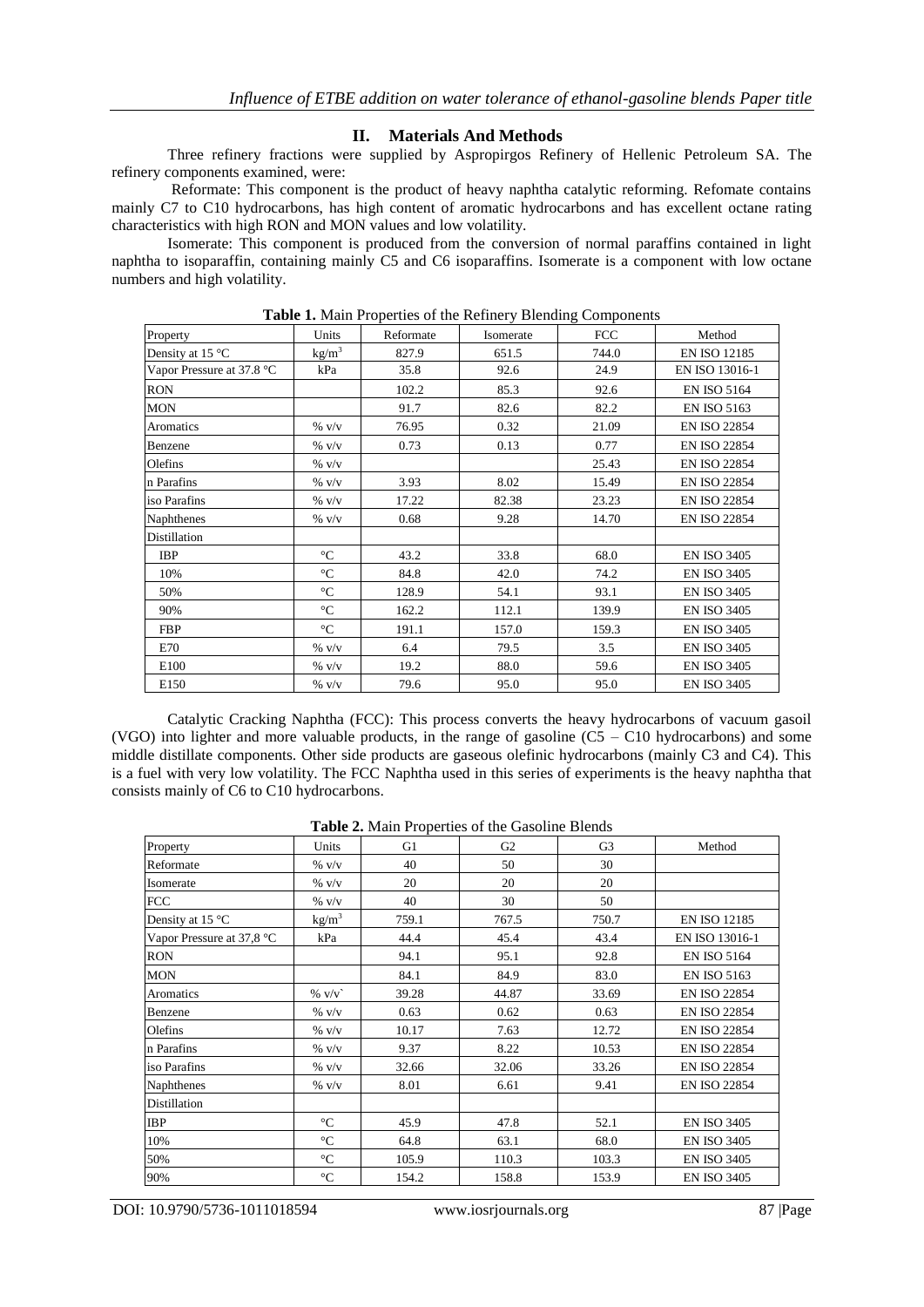| <b>FBP</b> | $\sim$   | 180.3 | 185.7 | 171.4 | <b>EN ISO 3405</b> |
|------------|----------|-------|-------|-------|--------------------|
| E70        | $\%$ v/v | 14.8  | 14.4  | 12.5  | <b>EN ISO 3405</b> |
| E100       | $\%$ v/v | 44.7  | 42.3  | 47.4  | <b>EN ISO 3405</b> |
| E150       | $\%$ v/v | 87.1  | 84.9  | 87.5  | <b>EN ISO 3405</b> |

The physicochemical properties of three refinery fractions were presented in the Table 1. Apart from the refinery samples, fuel grade bioethanol that meets EN 15376, with purity 99.8% v/v, supplied by Tarımsal Kimya Teknolojileri A.Ş. (TARKİM), Turkey was used in this series of experiments. As fuel grade, the bioethanol sample used was "dry" with very low water content, and it was denaturated with ETBE. ETBE was supplied by Eni Ecofuel SpA, Italy.

The procedure followed for the preparation of oxygenated fuel blends was the following: Ethanol – Refinery fractions and ethanol – ETBE – gasoline were mixed in a glass beaker. Then, they were covered with aluminum foil and stirred in a magnetic stirrer on a plate. Water saturation tests were made by titration of water from a burette into the blends. The delivery of the volume of water to the system was followed by shaking to hasten the solubility. The water saturation point was judged to be reached when fine droplets were observed that could not be dissolved. All the experiments were conducted under thermostatic conditions at 20°C. The main properties of the gasoline blends formed are displayed in Table 2.

#### **III. Results And Discussion**

Ethanol was added in three refinery fractions such as Reformate, FCC Naphtha, Isomerate in order to be determined how much water these fractions tolerate. Ethanol was added up to 20% v/v using a step of 5%. The water retention of these refinery fractions is displayed in Fig. 1. The higher water tolerance was displayed by Reformate refinery fraction. Τhe more polar hydrocarbons such as Reformate, due to the presence of π bonds in the molecule, form bonds with the polar ethanol molecules, increasing the miscibility, and as a result, the water tolerance of the blends. [15, 19]



**Figure 1**: Water tolerance of refinery fractions

The FCC naphtha followed in water tolerance. FCC naphtha includes mainly C6 – C10 olefinic hydrocarbons which have a polar nature. The aromatic hydrocarbons content is significantly lower than that of the Reformate. This lower aromatics content seems to affect water retention, as the FCC naphtha seems to have worse affinity with ethanol, and the result is that this component retains less water when ethanol is added. [19, 20] The lower water retention was displayed by Isomerate fraction. This fraction contains mainly saturated hydrocarbons (and mainly isoparaffins) with near zero percentage of polar compounds, therefore, as it was expected, it retains very limited amount of water, even at high concentrations of ethanol. [16]

Consequently, a further step of investigation includes the preparation of commercial like gasoline samples by the combination of the three refinery fractions. These fractions were mixed in particular percentages.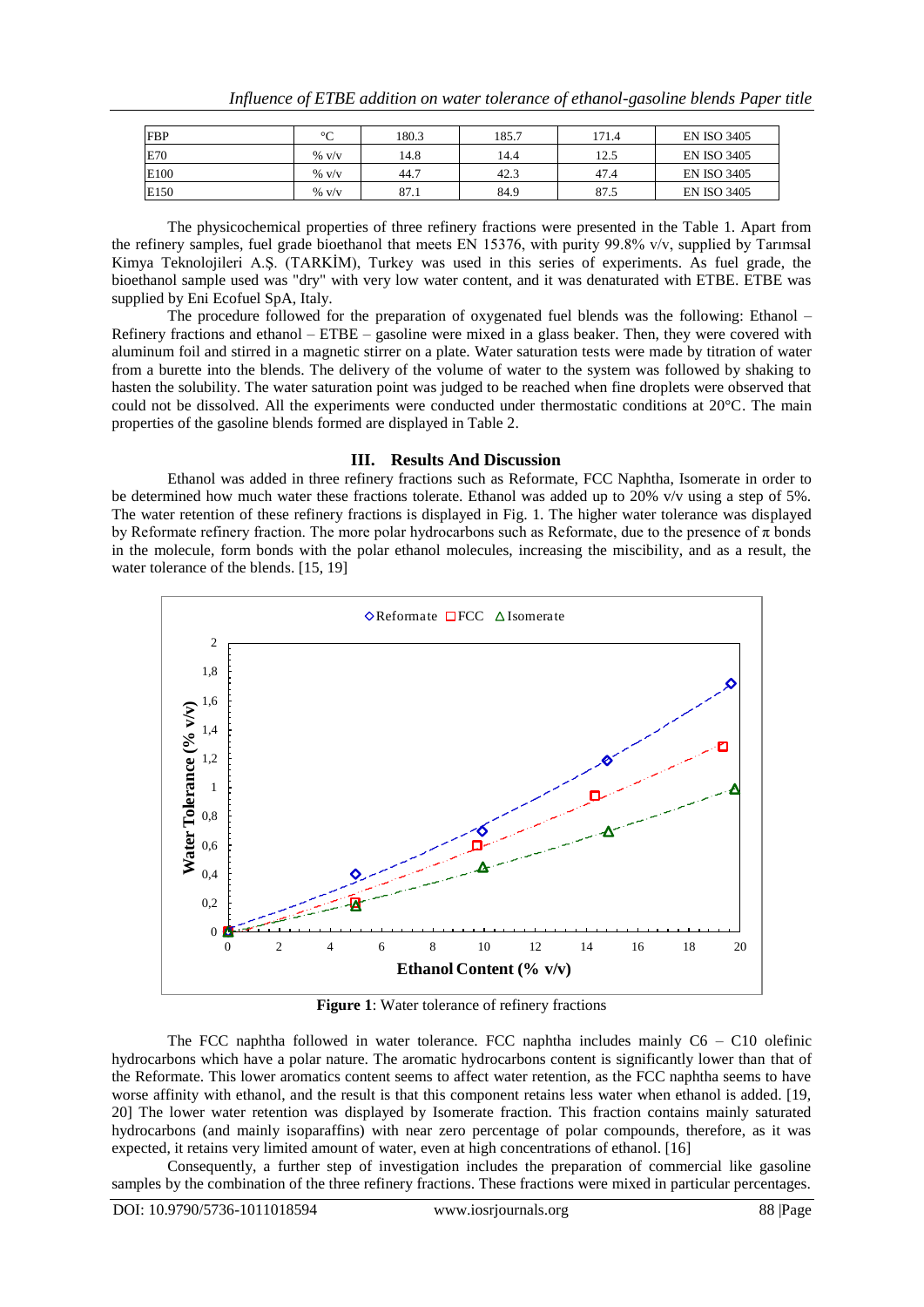In an attempt to examine the influence of gasoline composition on water tolerance, three gasoline samples were prepared with the following compositions: G1: 40% Reformate – 40% FCC Naphtha – 20% Isomerate, G2: 50% Reformate – 30% FCC Naphtha – 20% Isomerate, G3: 30% Reformate – 50% FCC Naphtha – 20% Isomerate. These concentrations were particularly designated in order to form gasoline samples with characteristics approaching those of commercial gasoline. The sum of polar containing compounds reached at 80% v/v, including FCC Naphtha and Reformate fractions and a smaller percentage of 20% v/v belonged to Isomerate, a non-polar compound which remained fixed in all the three blends that were prepared. The addition of ethanol in the three gasoline blends was carried out up to 20% v/v using a step of 2.5%. As recorded in published works, when the quantity of ethanol in gasoline increased the mixture had a greater tolerance for water and was more resistant to phase separation. [19]

The water retention of three gasoline blends is presented in Fig. 2. Subsequently, in these oxygenated blends ethanol- gasoline, ETBE was added up to 20% v/v.



**Figure 2**: Water tolerance of G1, G2, G3 gasolines



**Figure 3**: Water tolerance of gasolines with 5%v/v ETBE addition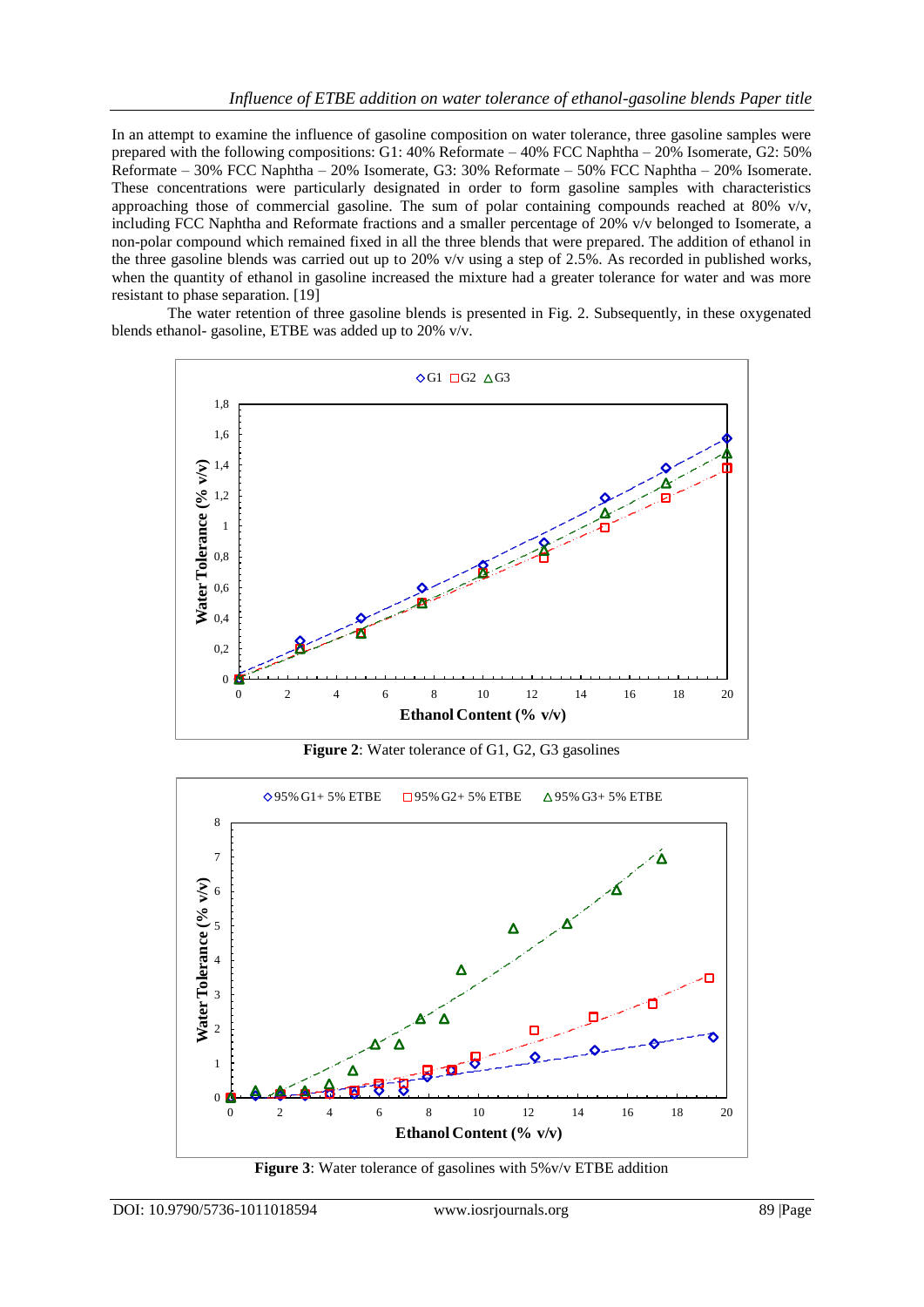The addition of ethanol in gasoline blends resulted in an increase of water retention for all the samples. The maximum water tolerance was recorded for the higher percentage of ethanol addition (20%  $v/v$ ). Also, G1 gasoline showed a higher value of water tolerance, while G2, G3 displayed close behavior. The difference of water tolerance between gasolines was recorded for higher percentage of ethanol addition  $(>15\%$  v/v). It is noted that the difference in the composition of the three blends does not seem to affect significantly the water tolerance, as small differences were observed. The gasoline blend with the higher water tolerance was G1 with equal amounts of Reformate and FCC Naphtha in the fuel composition (Fig. 2). Fuel blend G3 with the higher Reformate (and therefore aromatic hydrocarbons content) presented the lower water tolerance Fig. 2.

As mentioned before, ETBE was added in the base gasoline blends at different concentration, in an attempt to study the impact of ethanol and ETBE addition on water tolerance. The common presence of MTBE and ethanol has been beneficial in water tolerance, [21] therefore, it is expected that ETBE could have a similar behavior. This impact of ETBE addition on water tolerance of the three gasoline blends is displayed in Fig. 3, Fig. 4, and Fig. 5.

The maximum water tolerance for ETBE addition at 5% v/v was recorded at 20% v/v ethanol addition. G3 gasoline blend showed the maximum water retention at 6.96% v/v H<sub>2</sub>O followed by G2 (3.47% v/v) and then G1 (1.75% v/v). The ETBE addition at 5% v/v interacted better with the fuel with higher olefins content (G3 blend) containing 50% FCC Naphtha and 30% Reformate, increasing the water retention of oxygenated blends as shown in Fig. 3.

Similar behavior was recorded for the addition of 10% v/v ETBE. For G3 gasoline blend, a higher value for water tolerance was noticed reaching 7.41% v/v  $H_2O$  followed by G1 (4.21% v/v) and then G2 (2.11% v/v). In the case of ETBE addition at 10%, the blend with the higher olefins content presented the higher water retention (Fig. 4).



**Figure 4**: Water tolerance of gasolines with 10%v/v ETBE addition

In the case of a higher ETBE addition at 20% v/v, the three gasoline samples showed similar water retention implying that in this high concentration of ETBE the composition of gasoline doesn"t play a significant role. The "in common" presence of 20% v/v ETBE and ethanol led to an intermediate value of water retention reaching 4.94% v/v for G2, G3 and 4.58% v/v for G1 respectively. In such case, similar values of water tolerance for gasolines were recorded. (Fig. 5) and a significant decrease of water tolerance was noticed for G3 gasoline compared to the relevant values for a lower ETBE addition at 5 and 10% v/v.

The common presence of ethanol and ETBE in the gasoline blends led to an increase of water tolerance as displayed in Fig. 3, Fig. 4, and Fig. 5. In bibliography, the role of ETBE addition was as a co-solvent to increase the water retention of gasoline blends. Particularly, in a high ETBE addition of 15% v/v, the ether groups probably build hydrogen bonds with water increasing the water solubility. Specifically, when the ETBE content increased from 4 to 15% v/v the amount of water needed for phase separation at constant temperature was also increased. The higher amount of ETBE provided an increasing availability to form hydrogen bonds with water molecules. [22] The evaluation of the present results showed that the higher water saturation was observed at 20% ethanol and 10% ETBE addition reaching 7,40% v/v  $H_2O$  (Fig. 4).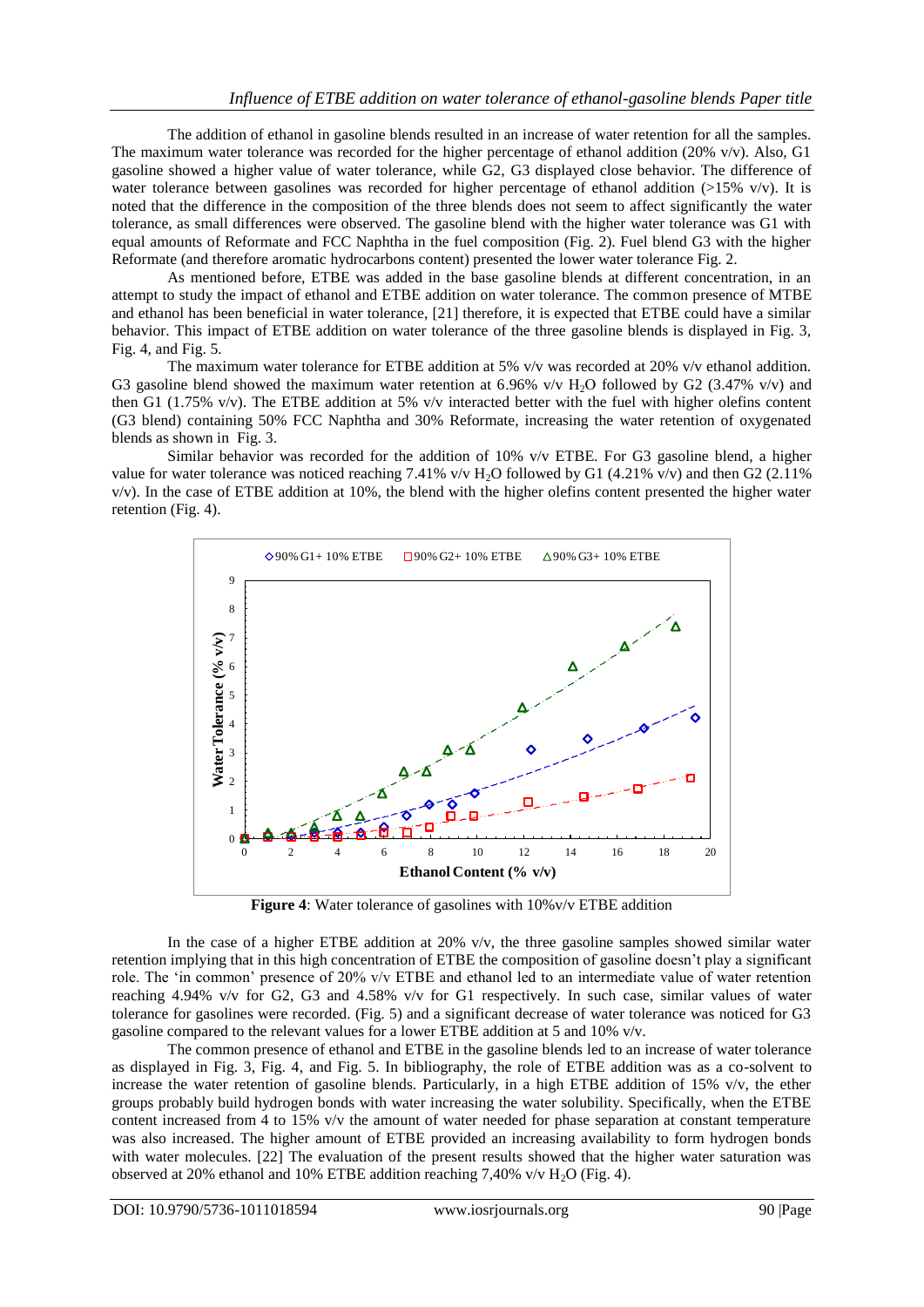

**Figure 5**: Water tolerance of gasolines with 20%v/v ETBE addition

It is worth noticing that in bibliography other co-solvents or combination of them were examined thoroughly. Tertiary-butanol in ethanol-gasoline blends led to an increase of water content. [23] Analogous behavior was faced with the combination of other co-solvents such as TAME and ETBE. Their presence in ethanol- gasoline blends promoted more tolerance to water. [24] The water solubility was increased slightly with the higher unsaturated hydrocarbons content and with the content of oxygenated co-solvent like ETBE. [14] Additionally, according to the published works, similar results were recorded in the addition of methanol with co-solvents in gasoline regarding the solubility of water in blends. As recorded, the solubility of water in methanol-gasoline blends, containing from 3% to 5% v/v methanol, is low. When TAME is added in the blend, the solubility of water increases. For comparison reasons, the solubilizing effect of two ethers, namely TAME and MTBE, on the solubility of water in blends containing 90% v/v gasoline, 5% v/v methanol and 5% v/v ether, did not show any difference between the ethers. [25] According to published works, the presence of MTBE and ETBE was beneficial, since they slightly increased the miscibility of 1-butanol gasoline blend with water and decreased the temperature of the phase separation. Ethanol acted in the same way increasing significantly the water solubility. [26]

In Fig. 6, Fig. 7, and Fig. 8 the influence of ethanol addition  $(0-20\% \text{ v/v})$  and ETBE addition  $(0, 5, 10, \text{m})$ 20 %  $v/v$ ) is displayed on each gasoline blend individually. The G1, G2 gasoline samples showed the maximum water retention at 20% v/v ethanol addition and 20% v/v ETBE addition (G1: 4,58% and G2: 4.94%) approaching similar values. For G1 gasoline a close behavior was recorded for 10% v/v ETBE addition (4.21%  $v/v$ ) and much lower values were noticed for 5%  $v/v$  ETBE addition (1,75%  $v/v$ ) as depicted in Fig. 6. For G2 gasoline, the addition of ETBE showed a different behavior. The 5% v/v ETBE addition (3.47% v/v) followed 20% v/v ETBE addition and then 10% ETBE addition reaching 2.11% (Fig. 7). In case of G3 gasoline the maximum water tolerance was recorded at 20% v/v ethanol and 5% v/v or 10% v/v ETBE addition showing similar water tolerance at 6.96% and 7.41%  $v/v$  H<sub>2</sub>O respectively. Lower values were noticed for 20%  $v/v$ ETBE addition reaching only 4.94% v/v water retention (Fig. 8).

As shown in Fig. 6, Fig. 7, and Fig. 8, there is a difference in the water tolerance of the three gasoline blends when ethanol and ETBE were added. As mentioned above in Table 2, the gasoline blends have quite different compositions. G1 and G2 samples have similar behavior (water tolerance is increased by increasing ETBE content), but for G3 sample, water tolerance is lower for the high ETBE addition (20% v/v). G3 sample has the lower aromatics content and the higher olefins content compared to the other two gasoline blends. Olefinic hydrocarbons have lower water tolerance compare to aromatic hydrocarbons, and this may be an explanation to this different behavior of this less aromatic gasoline blend. [20]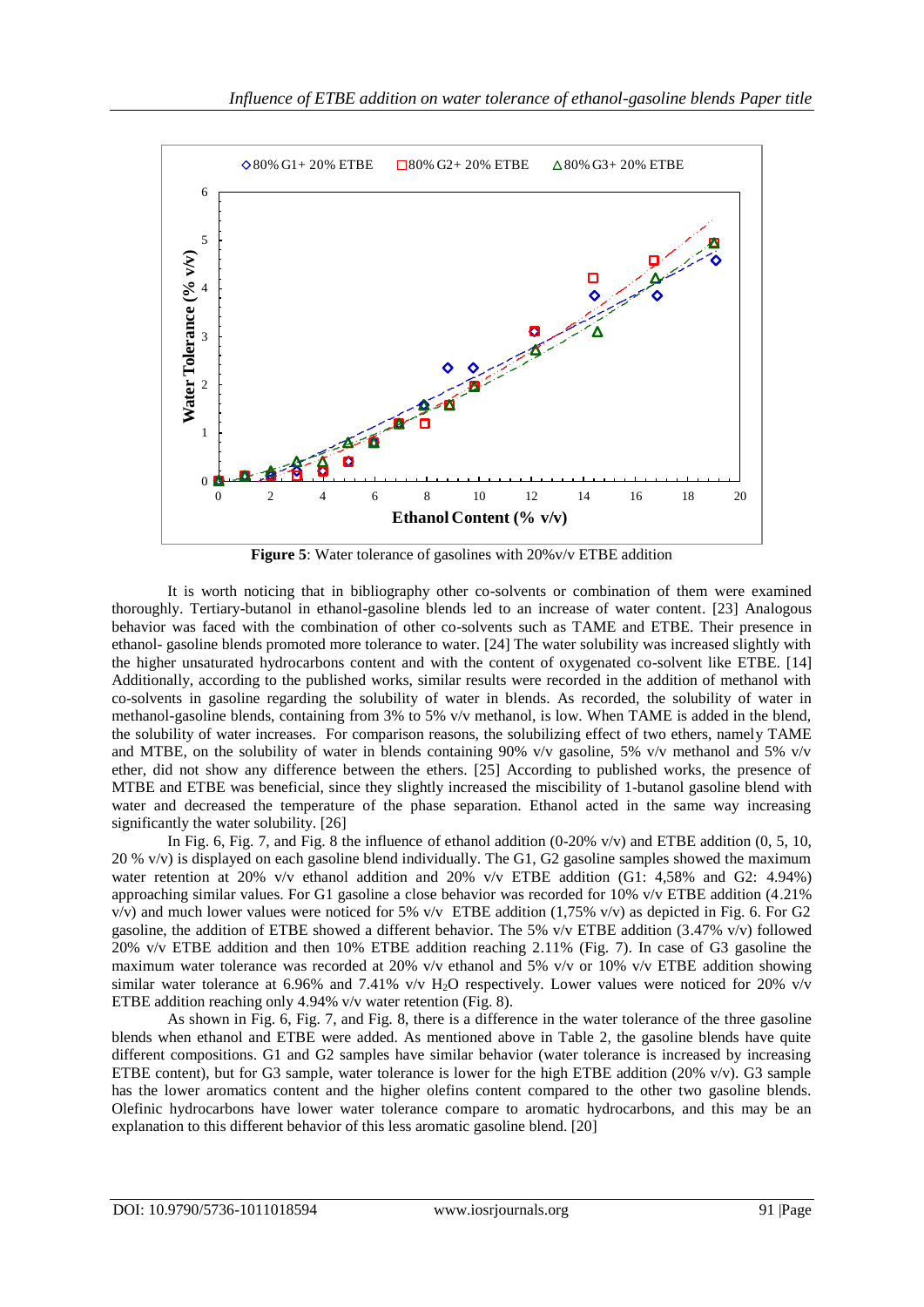

**Figure 6**: Water tolerance of G1 gasoline

In any case, it is worth commenting that the common presence of oxygenates led to a significant increase of water tolerance of gasoline samples. Particularly, the maximum increase of water retention due to the presence of oxygenates was noticed for G1: from 1.57 to 4.58% v/v at 20% ethanol and 20% ETBE addition, for G2: from 1.38% to 4.94% v/v at 20% ethanol and 20% ETBE addition, for G3: from 1.48% to 7.41% v/v at 20% ethanol and 10% ETBE addition. (Fig. 6, Fig. 7, Fig. 8)



**Figure 7**: Water tolerance of G2 gasoline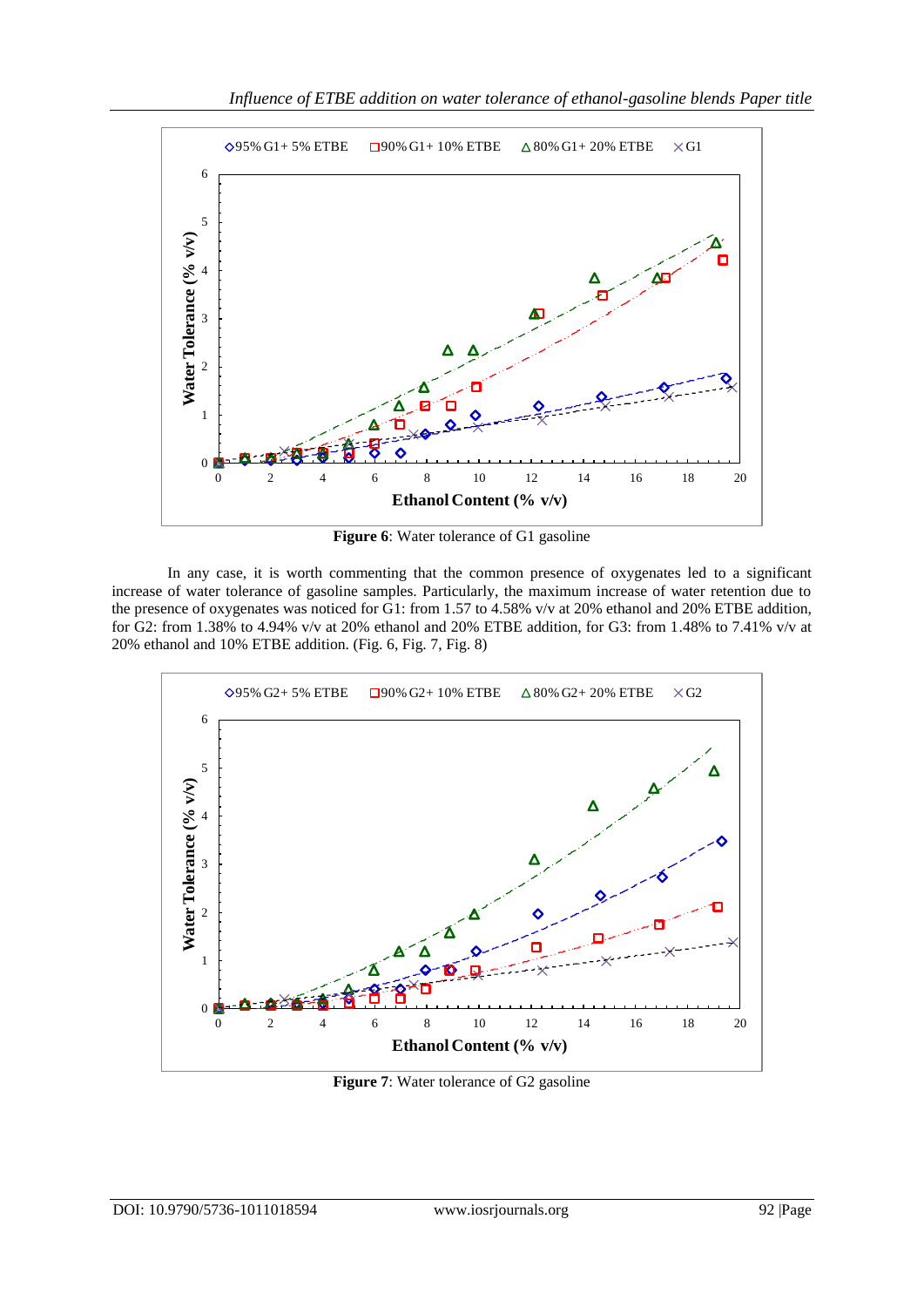

**Figure 8**: Water tolerance of G3 gasoline

#### **IV. Conclusion**

In the present work the water tolerance of ethanol-ETBE-gasoline blends was investigated. In the ethanol-gasoline blends, ETBE was added as a co-solvent and the aim of the present work was to investigate the influence of ETBE addition as a co-solvent on the water saturation of ethanol-gasoline blends.

Gasolines containing ethanol have a high affinity to water, due to the high polarity of ethanol. The aim of the present work was to increase the water tolerance by combing ETBE as co-solvent in order to avoid any phase separation. This separation may result in a significant decrease of ethanol content in fuel blend and loses of gasoline quality via a decrease of octane number value.

From the results of experiments of this specific work, it was recorded that the water tolerance was affected by the composition of the gasoline. The results showed that the addition of ethanol on polar compounds such as Reformate and FCC resulted in a higher tendency to keep water in a stable dissolved phase compared to the non- polar compounds (like normal and iso-parafins), which they have the lowest water retention compared to the other types of hydrocarbons.

ETBE is recommended as a co-solvent to enhance the overall behavior of the gasoline so that ethanol and water to be drawn into the hydrocarbon phase improving their solubility, without phase separation. The present results showed that the higher water retention was recorded for the common presence of ethanol and ETBE in the gasoline. For two of the three gasoline samples that were tested, the better water tolerance was achieved for the blends with high content in both ethanol and ETBE. The third sample, with lower aromatics content and higher olefins content presented the better water tolerance for the lower ETBE contents (5% and 10% v/v).

Summarizing, it was found that the common presence of ETBE with ethanol in gasoline can be helpful not only in octane number and volatility of the blends, but also in improving the water retention. This improvement can be very important for the quality of the fuel that is distributed to the end consumer.

### **Acknowledgements**

This work was supported by the Research Projects for Excellence IKY/Siemens, through the Siemens Programme: "IKY Fellowships of Excellence for Postgraduate Studies in Greece – Siemens Program 2016- 2017"

#### **References**

- [1] European Commission (EC). Directive 2003/30/EC of the European Parliament and of the Council. Official Journal of the European Union, Brussels, 2003.
- [2] European Commission (EC), Directive 2009/28/EC of the European Parliament and of the Council on the promotion of the use of energy from renewable sources and amending, Official Journal of the European Union, Brussels, 2009.
- [3] R.M. Balabin, R.Z. Syunyaev, S.A. Karpov, Molar enthalpy of vaporization of ethanol-gasoline mixtures and their colloid state, *Fuel, 86(3)*, 2007, 323-327.